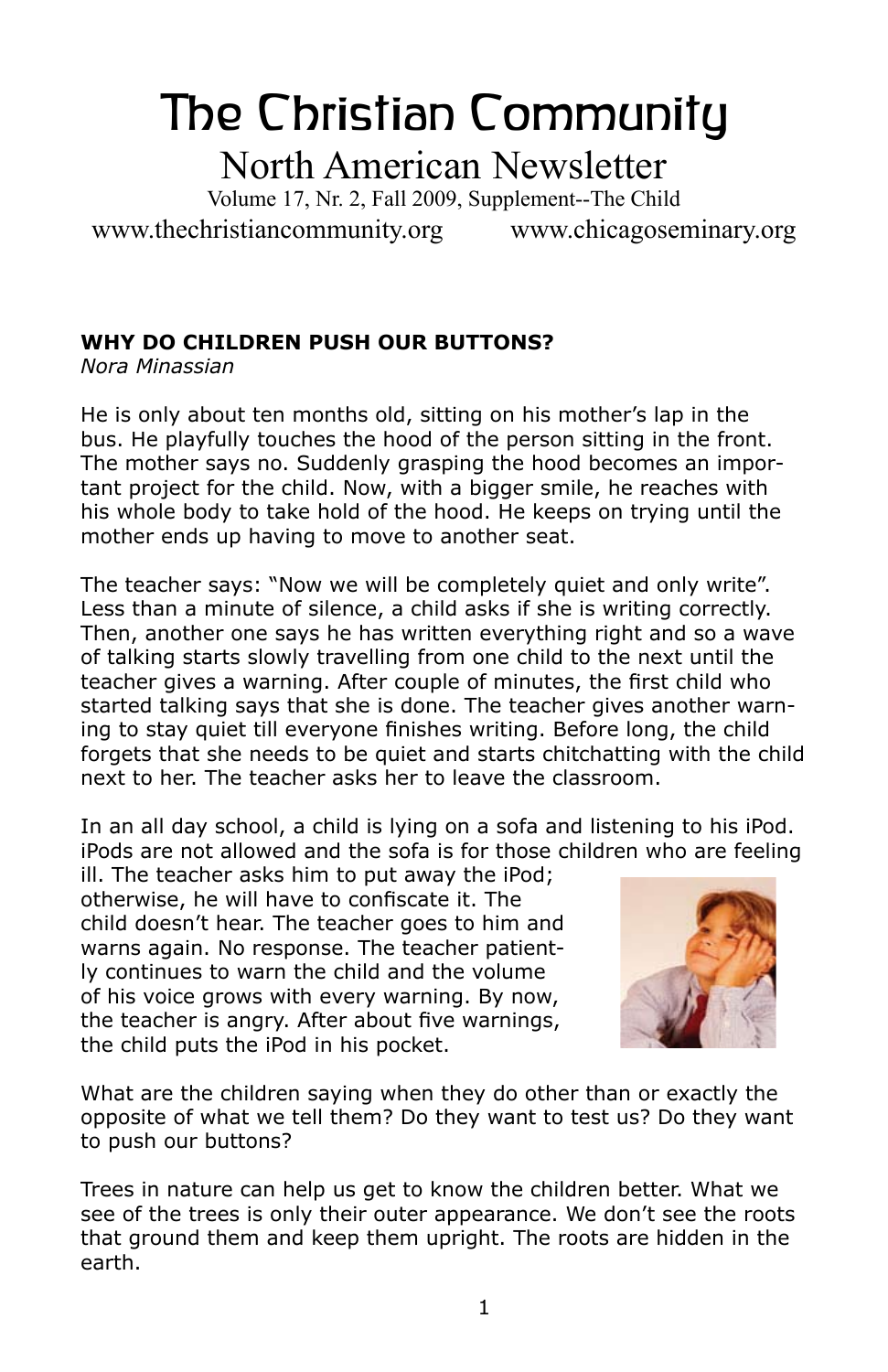Even before growing and becoming a tree, the seed of the tree has its life there in the invisible. The potentials, forms and characteristics of the future tree are all hidden in that small living seed. When we look at the growing tree, we often forget the invisible seed from which they were born. We often forget the hidden roots that are allowing them to grow.

Looking at the children, we often forget the world that they and we come from. Before we were born, we were living in a different reality than the one we are living here on the earth. Children help us remember this world. They bring us closer to the invisible super-sensible world we all come from. By learning about the children's sense of time and space, and by observing their behavior, we can remember how this super-sensible world is.

Time for children has no meaning, especially for the very young child. He is living in eternity. Space for children has no limitations, no boundaries. They have to learn the boundaries of our space. Children come to the earth with a complete trust that everything around them is good and worthy of imitation. Thus, they imitate what we do. The world they come from, the super-sensible world is good. They believe everything we tell them. In the super-sensible world, there is only what is to believe, only the truth. As they grow, they forget the invisible world and start remembering only the visible world, just like us, the so-called grown ups. We help them learn and remember the visible physical world. This activity of forgetting and remembering is a necessity of life. Yet, it is not an easy process. It is the process of dying in the invisible spiritual and being born in the visible physical.

When children do the opposite of what we tell them, they want to help us remember the world we come from before they have to forget. They remind us that the spiritual world has no such limitations and boundaries as the physical one. They have no intention to test us or push any buttons. These are grown ups' concepts.

They remind us that there are no buttons to push in eternity. They remind us that we are not limited beings and our strength to learn, to grow and to become is not confined to this world. It has its source in the spiritual, the eternal. They instill in us the trust we once had in enduring goodness and truth. They help us experience the eternal nature of patience and love. After we are patient with them long enough, we see how they slowly start doing what we tell them to do trusting that what we tell them is good and true.

*Nora Minassian is a priest of The Christian Community working in Washington D.C.*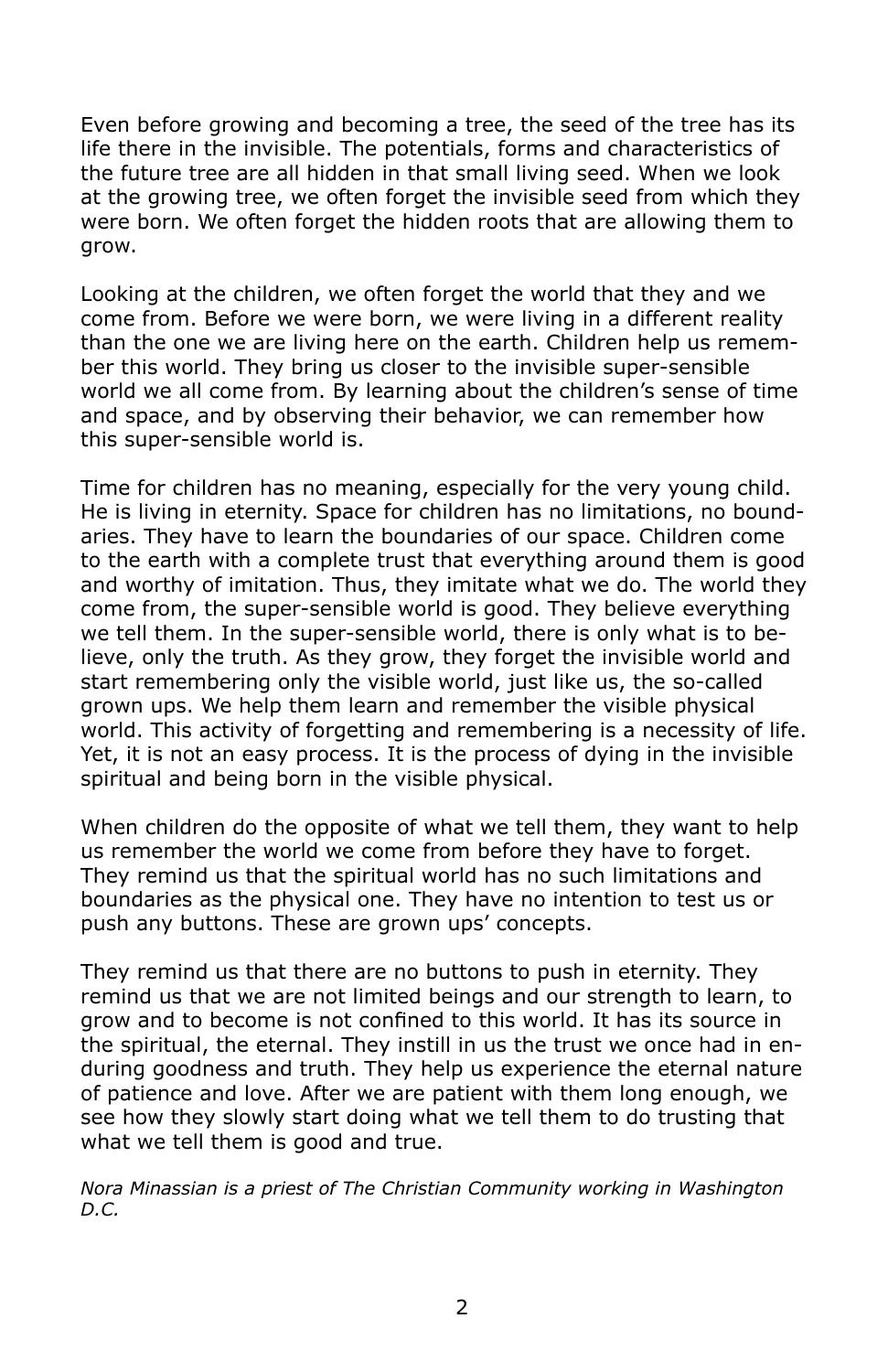## **Intercessory Prayer For a Child**

*Adam Bittleston, in Meditative Prayers for Today*

In thy breath the light of the sun In thy bread the salt of the earth In thy ears true words of love Sustain thy growing, changing life, That thy spirits will may work That thy soul be warmed by joy, That thy body's world be built.

## **Four Parents**

*Cynthia Hindes*

Every child actually has two sets of parents. One mother and father are the human ones through which each of us are born. The second mother is the Earth herself, out of which and into which all of us are born. Our other father is a 'sky' father, a heavenly Father who sends us to earth and bids us eventually to return home.



Nautilus, Josephine Wall, www.josephinewall.co.uk

### Having this other, broader

set of parents, Earth Mother and Heavenly Father, means that the soul of the child has two directions to send its honor and love. In one direction it honors its connection with Mother Earth (and its earthly parents). For it is love of Mother Earth that has drawn the child's soul to return to earth again and again. It is gratitude toward the earth, the desire to know the earth and work with her, that have brought the child to us.

But coming to earth has meant leaving the child's other home with the divine Father, whom it also deeply loves. In order that we human beings not be banished from our Father for our entire lifetime, we are allowed to visit His house every night. That is why we sleep; in order to visit our Father's house, where we are renewed. Sleep is a natural form of prayer, an unconscious worship.

The child's soul, spanned as it is between heaven and earth, hopes in daily life to be able to practice its connection with both heaven and earth together in some sort of harmony. It seeks to revere the value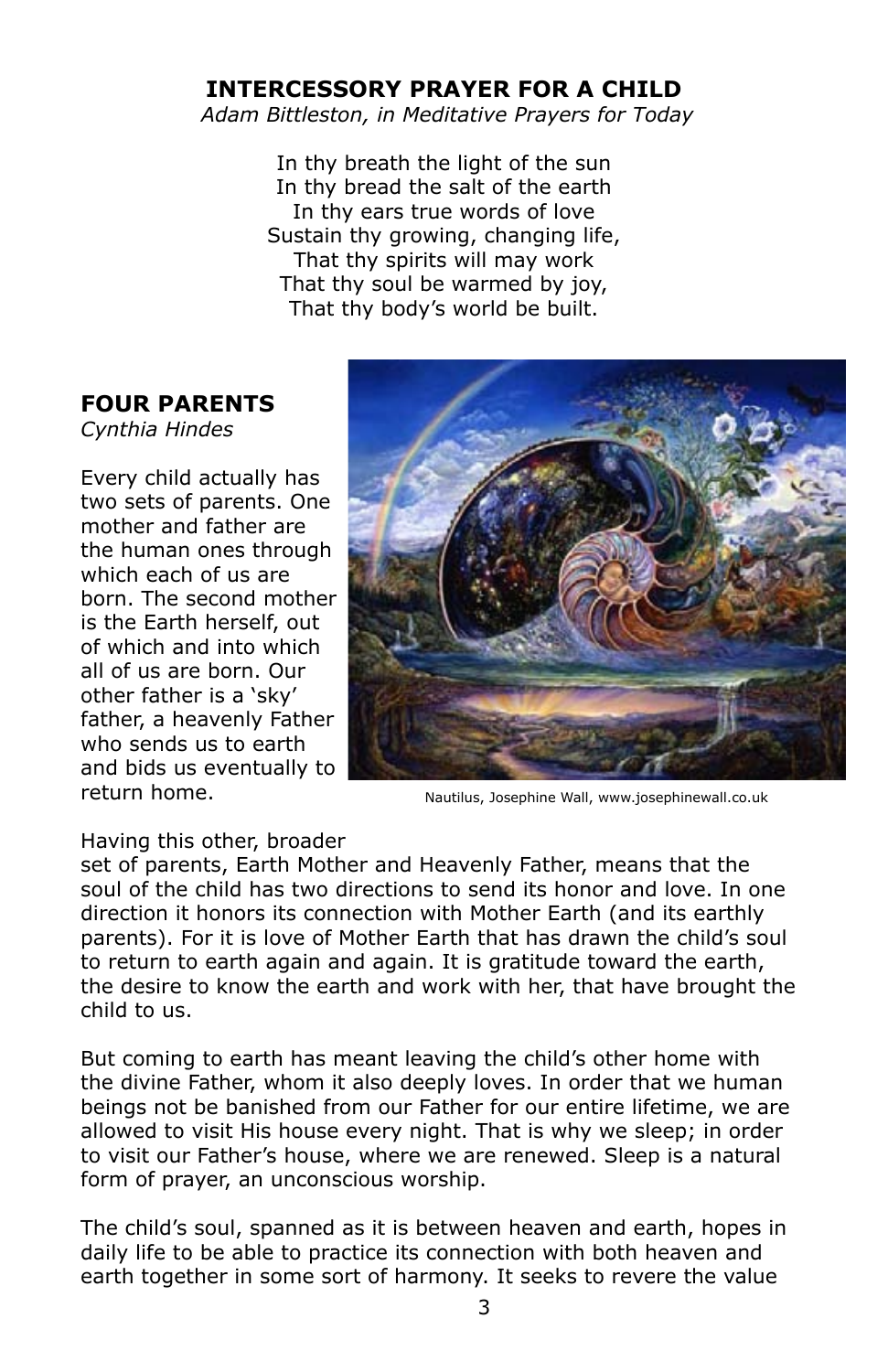and meaning of the earth, while at the same time recognizing that she, the Earth, is the Bride, the spouse of the heavenly Father.

The child's soul wants to be the child of both its sets of parents. The child seeks in its earthly parents and teachers a reverent, respectful attitude that teaches it how both to best to love Mother Earth, how to become a proper son or daughter of Earth, while at the same time still honoring, remembering and being guided by our origins in the Father. The child wants a life practice based not so much on innocence, or maintaining purity, but on redemption—on how our necessary inexperience, the inevitable mistakes, the errors can be transformed, redeemed, made good. For the underlying question for all human beings is: how can our mistakes, our failures and errors be redeemed and made to serve the good that wants to come toward us out of the future? How can we find, in the words of the poet Antonio Machado, "… a beehive inside my heart…[where] the golden bees/ Were making white combs/And sweet honey/From my old failures".

When my children were creating their good books in Waldorf schools, I was astonished by how they were taught to handle their mistakes, their mess-ups in writing in their books: mistakes were not ignored; they were not expunged with white-out; no startovers; they were incorporated into the larger design element of the page, turned into vines and leaves and flowers. They were accepted, handled and redeemed, made to serve a larger design. Something similar happened in the social sphere—difficulties were turned into opportunities, viewed as teachable moments, to learn new skills and make amends.

The child's soul seeks some sort of resonance between what it feels as its two larger homes, and what is practiced in the family and school culture. The soul feels great joy when its two origins, Mother Earth and Heavenly Father, are honored together in unity with wonder, respect and reverence. Grace before meals honors Mother Earth:

Earth who gives to us this food Sun who makes it ripe and good Dear sun, dear earth, by you we live Our loving thanks to you we give.

A verse or prayer before sleep prepares our visit to our Father's home. One can imagine the stars as the twinkling windows in the Father's house toward which we confidently move: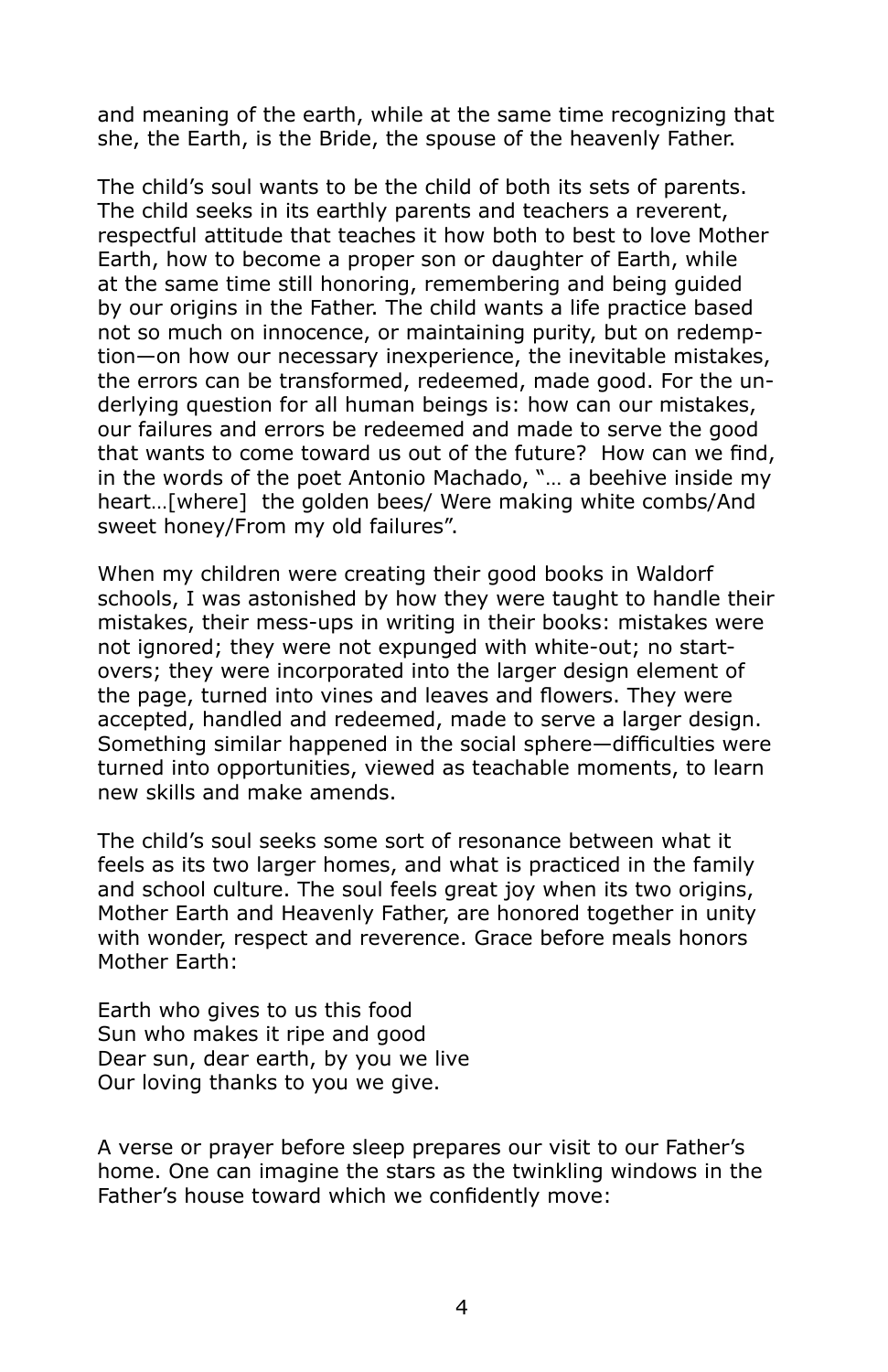

From Evening to Morning, Langen

As I go to sleep each night An angel watches o'er me And fills my soul with flooding light And guides me to the stars so bright And blesses me each morning.

And in the morning:

Sun, you shine above my head, Stars, you shine above fields and cities,

Animals, you stir upon the earthmother,

Plants, you live through powers of earth and sun,

Stones, you make firm animal and plant

And me, the human being, In whom God's might Lives in head and heart,

Who walks with God's power Throughout the world. *Rudolf Steiner*



From Evening to Morning, Langen

Such practices around the transi-

tion times of the day cradle the child's soul, helping it move with ease between heaven and earth. Such practices develop in the soul openness, reverence, strength and confidence in life. They honor the reality that in truth we all have four parents.

*Cynthia Hindes is currently working in Los Angeles as a priest in The Christian Community, the Movement*  for Religious Renewal, which, like Waldorf education, was founded with the help of Rudolf Steiner. She is *the mother of five Waldorf alumni and grandmother of several Waldorf students.* 

### **Prayer**

*Rudolf Steiner. This prayer is ideal for children who are separated from their parent(s)*

Round me many beings live, Round me there are many things, Also in my heart. God speaks to the world And he speaks best of all When I can love everyone, everything.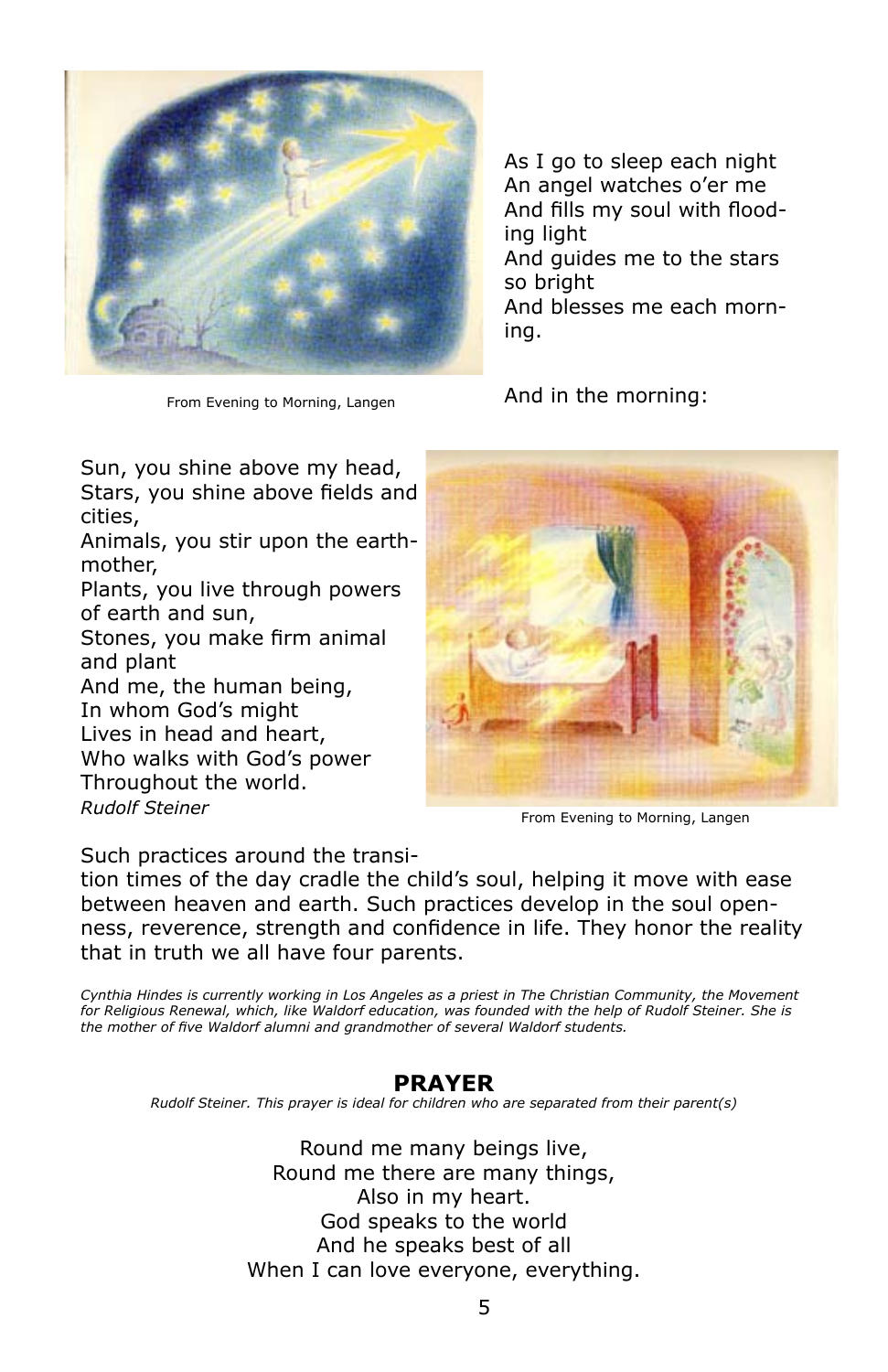# **Truth, Beauty, and Goodness,** or **Science, Art, and Religion**

*Cynthia Hindes*

Our humanity, in both our inner and our outer life, rests on three pillars: our thought life, our feeling life and the life of our will. Our thought life is supported by science, that is, by the clarity and grounding that result from the basic search for objective **Truth**. This search for truth through scientific thinking begins to blossom in later childhood. But untruthfulness confuses and wounds any child's soul; it destroys the child's basic trust in human beings, no matter at what age it is encountered.

Our feeling life is supported by art, by the creation of **Beauty**. Our hearts are nourished by activities that create beauty. Beauty, as the poet Keats remarked, is another form of truth. Color, tone, movement each have their own truth. Ugliness tells its own tale. In the ancient stories like Grimm's *Mother Holle*, *Three Little Men in the Woods*, or *The Twelve Months*, ugliness is connect with ignoble, selfish words and actions. Ugliness shrivels and darkens souls. Children, especially in the middle years, need the nourishment of beauty-making in the arts, of stories, so that their hearts grow and expand in generosity.

The third pillar of our humanness, the mysterious life of our will, is supported by striving toward **Goodness**; striving to become those of good will. We strive to find the right word or deed done at the right time; words and deeds of love, perhaps of sacrifice, that spring from regarding the other person as at least of equal importance to ourselves. Such striving toward the good results in social harmony, peacefulness. The very young child especially needs to live in an atmosphere of harmony, love and goodness. Radiant good will, in well-timed words and actions, helps their bodies grow. Just as science supports truth in thinking, and art supports beauty in feeling, religion, that is, a basic reverence, wonder, and sense of connectedness, supports our striving toward becoming human beings of good will.

Objective truth exists in the world; beauty exists in the world; goodness is something only human beings create, just as evil is also of our making. It has been the attempt of all religions down through the ages to help human beings to avoid doing evil and to create the good.

Scientific truth, artistic beauty, and religious practice are pillars in a child's education. Religion helps us infuse all actions and words with the underlying mood of respect and reverence that is the basis of creating the good, of finding the right word or deed at the right time. This mood is based on the knowledge that we have all come down to earth from a divine realm in which truth, beauty and goodness prevail. Children (and all of us) have come to earth hoping to find here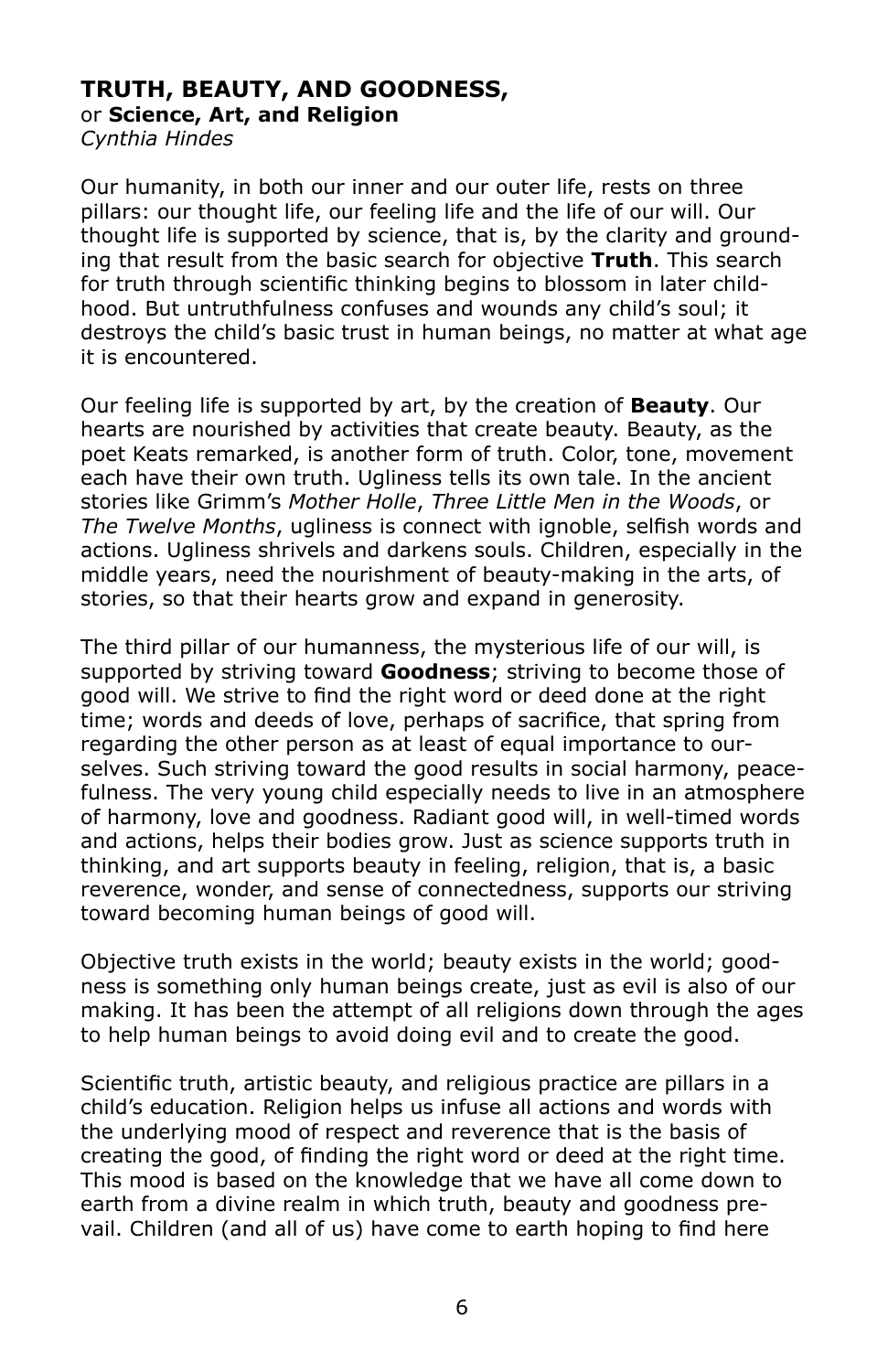a reflection of this world of our origins. What we may find instead are lies, ugliness, selfishly destructive ill will, a soul-sickening darkness and distance from a divine world of light and beauty from which we have come. The stronger among us may come to realize that it is up to us to create a world of truth, of beauty and of goodness here on earth; that in so doing, we will be bringing a little bit of our heavenly origins, a breath of heaven, to earth.

A sense of urgency for the actualization of these ideals of truth, beauty and goodness stood behind the founding of The Christian Community Movement for Religious Renewal. The following verse, given for students by Rudolf Steiner, the founder of Waldorf education, illustrates how these three qualities weave together to create strong human beings. Notice in particular how the whole is suffused with wonder and trust in divine guidance—a very elementary mood of soul that we can call basically religious (*religare*—to bring together).

To wonder at beauty, Stand guard over truth, Look up to the noble, Decide for the good; This leadeth us truly To purpose in living, To right in our doing To peace in our feeling, To light in our thought, And teaches us trust In the working of God In all that there is; In the width of the world, In the depth of the soul.

We can come to realize that it is up to us to create these qualities within our own sphere



The Three Archangels and Tobias, 1497 Francesco Botticini

of influence. As adults it starts with our own souls, as we work on our own integrity, on our own relationship to truth, to beauty and goodness. Even when lacking or damaged in our own upbringing, we adults can establish a relationship of reverence to divine guidance operating in the world; we can strengthen our own basic inner connection of trust to the world without and the world within. Even without formal artistic training, we can surround ourselves with beauty, create beauty on every level. Even without a scientific education, we can strive to be tactfully honest and objective, truthful with ourselves and with others.

Without this work on ourselves, we can hardly hope to create such qualities for and in our children. But even with a minimum of such efforts, however humble, our striving quickly extends into how we conduct our family's life. We will try to create familial surroundings where goodness, beauty and truth prevail. Most likely our strivings in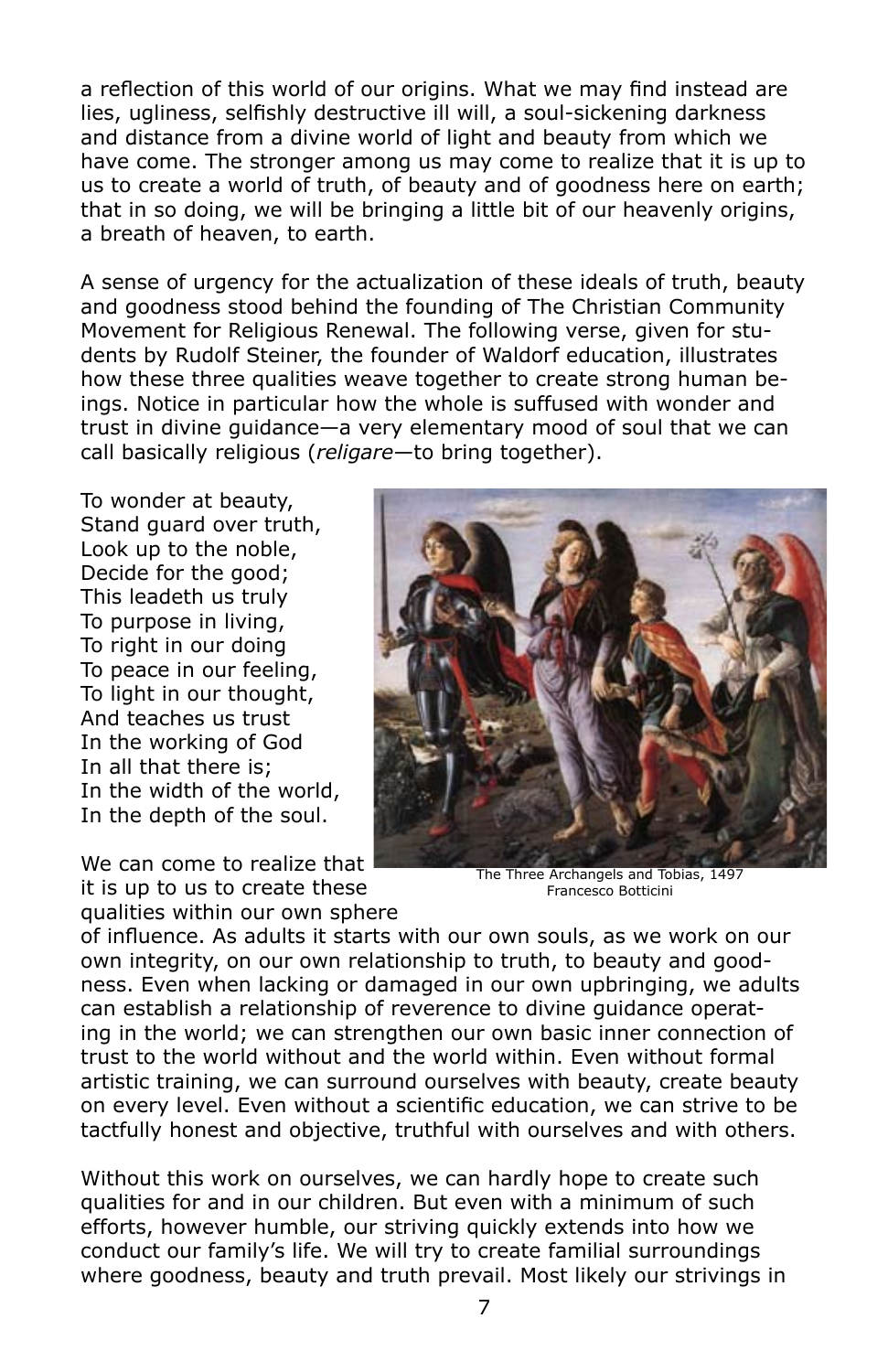this direction will result in greater harmony and a measure of peacefulness in our family life. These in turn feed into life in general, school and workplace. For where truth, beauty and goodness are cultivated at home, the child's soul will resonate to these qualities.

## **Prayer**

*For children between 3 and 14*

May you grow In joy before the wonders of the world In grief over the pain of others Beginning to hear The call to help and heal According to the gentle light Of the Angel who guards you.

*Adam Bittleston*



Guiding Angel, Sulamith Wulfing

# **Practicing Religion with our Children**

*Cynthia Hindes*

The Christian Community offers several activities for children. These activities are a nourishing, supportive extension of family life and are possible at all because the parents create religious substance through their own participation in the adult communion service, The Act of Consecration of Man.

For children there is first of all Baptism. In The Christian Community Baptism is a children's baptism. It does not make the child a member of the church, for membership will be his or her free choice as an adult. But Baptism receives the child like a seed into the community of those who are aware of the working of Christ. The community promises to carry this child within itself and to nourish the child's relationship with God.

For the pre-school child, the practice of religion takes place mostly within the family--prayers at bedtime, grace before meals, age-appropriate fairy-tales and stories which nurture the child's natural openness and reverence, mostly by avoiding precocious intellectualism. Young children are always welcome to attend the Baptisms of other children, which helps strengthen their connection with their own christening. Strong relationships cultivated with their godparents also strengthen their connection to the community. Small children (below first grade) are also warmly welcome to attend Festival celebrations, such as an Easter or Advent garden for children. In addition, they may sit with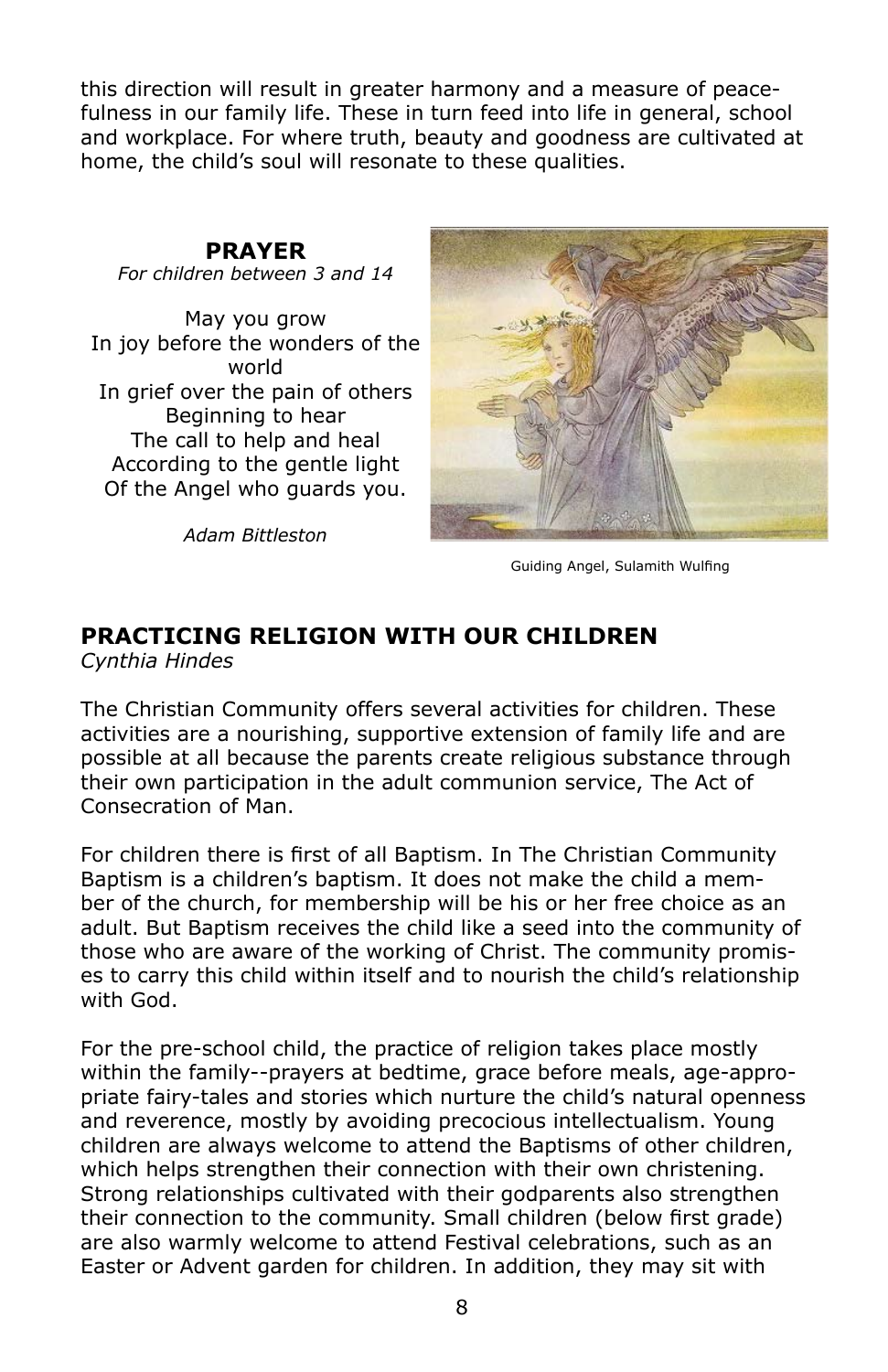their parents in The Sunday Service for Children, if older siblings are attending, or as their own participation approaches.

With their entry into first grade the child steps into the wider school community as a learner. This is also the case in religion. To the practice of religion at home and the festival gardens is now added the practice of religion together with other children at the **Sunday Service for Children**. It is worshipping the divine together--that is why there needs to be at least two children. Each child is greeted individually at the door. But the prayer the children speak is choral. The senses are gently addressed through the picture, the warmth and color, the flowers, and the words. By purposely not being dramatic or overwhelming, we encourage the child to look actively, to seek the divine. The content emphasizes the importance of learning the great lesson of earthly life: that Christ is love's teacher in life's learning and working.

With first grade, **religious instruction** also begins. In the early years it is given mostly in the form of stories, songs and verses. Approaching Confirmation at fourteen, it more often takes the form of discussion. Ideally up to about the age of nine, the emphasis of instruction is on God the Father, as illustrated through fairy-tales, legends, through stories that show the divine wisdom in nature, and through the Old Testament history of the Hebrew people. For fifth graders the emphasis is on the Son and the New Testament. For grades eight and up the emphasis is on the Spirit, that is, how the divine works in individual destinies, in the biographies of those who are servants of the divine.

In the Sunday Service for Children, the heart gently awakens the will to worship God. In religious instruction, the heart gently awakens the head to the understanding of the working of God. They complement and balance one another, developing the child's religious life from both sides, in a way that will enable him or her later to make a free but informed choice about religion as an adult.

During the summer there are two-week **children's camps** and in some regions family camps. These constellations provide another level for the healthy weaving of the religious life into a communal life. Many children form friendships there beyond their own school setting. This special time of daily singing and stories, of making things, of outings and sleeping and eating together, of creating a life together, forms a reservoir of inspiration for the young person for the rest of their lives.

Confirmation at age fourteen is both a culmination and a new beginning. The seed of the young person's religious life, which has been surrounded and nourished by the community, is released into life. For likely the first time the young person attends The Act of Consecration of Man as an independent adult, and for the first time receives his/her first Communion. After this, their attendance is their choice. Many still attend with their families. Much depends on whether there is a group of people their own age. They may want to become counselors in the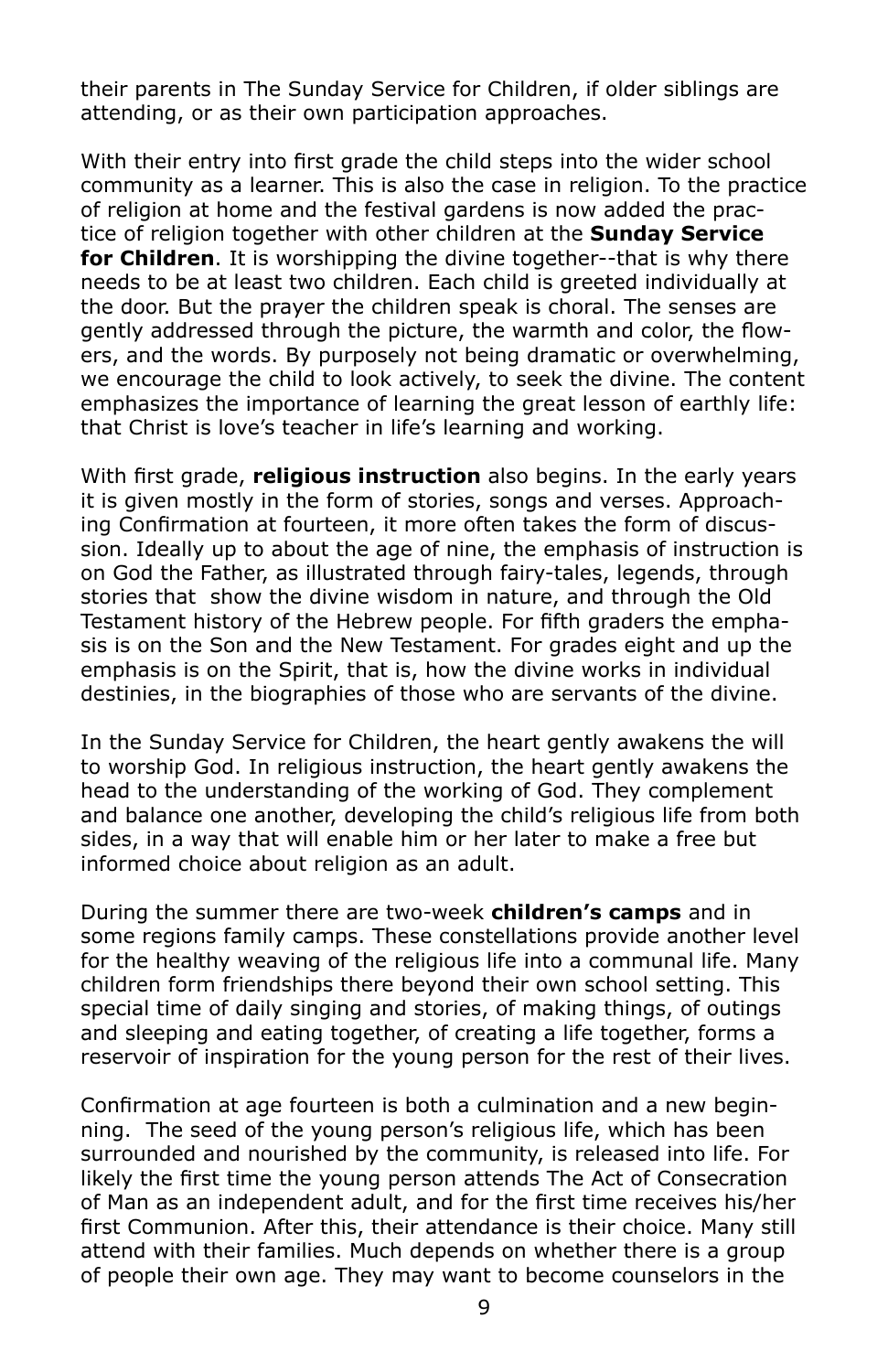children's camps. They may want to attend our **Youth Conferences**. There are also International Youth Conferences where older teens and those in their twenties find their own connections before settling down into the more local communities as young adults. Often it is the Baptism of their own children which stimulates their re-entry as active participants and creators of the life of The Christian Community.

## **The Sunday Service for Children**

*Claudio Holland*

*A newborn child is by nature—even without any affiliations—religious: it is fully and continuously open to every impression, every experience, every human being. It is at one with its environment. Only gradually does it create boundaries for itself. It begins to say "no"; it wants to do everything by itself, and so on. Yet even up to the beginning of the school years, something of this devoted openness remains.* 

*The religious service in which the child stands before the altar, placing itself be*fore the divine world, begins in The Christian Community begins with the entry *into school age. How is this Sunday Service for the Children shaped, and what is the meaning of this short, beautiful and concentrated celebration?*

## *Entering a Space of Stillness*

It is healthy and important that children be able to move a lot, play and romp, express joy and make noise. For their soul health, however, they also need peace and stillness. In the Sunday Service, the children learn how an inwardly filled silence can arise. When they enter the chapel, they are received at the threshold by a server in vestments. In that the children pause there, they experience not only an outer threshold, but an inner one: now I am entering a spiritual, a soul space. The silence is not there for its own sake: it is an intake of breath, before the children go out again and play and run.

### *Praying Alone and in Community*

By the time they are enrolled in school, the children have not only heard of God, but have also experienced something of Him. In the picture of the Christmas tree with its lights, they have seen how the new heavenly light begins to shine in the darkness of nature. In the image of the Easter egg, they have experienced how all of nature is secretly filled with the power of resurrection, through which new life, new nourishment is possible. Through the celebration of the festivals, religious events have become experiences that are stronger than any abstract explanation.

Perhaps the children, in praying before meals and at bedtime, have also come to experience how God's life enlivens and pulses through the world, through nature, and through us.

To pray at home or alone is one side of religion. Prayer can acquire a greater power when from time to time it is united with the prayer of others. In the Sunday Service the children begin to learn how one can turn to God together with other people, outside of the family context.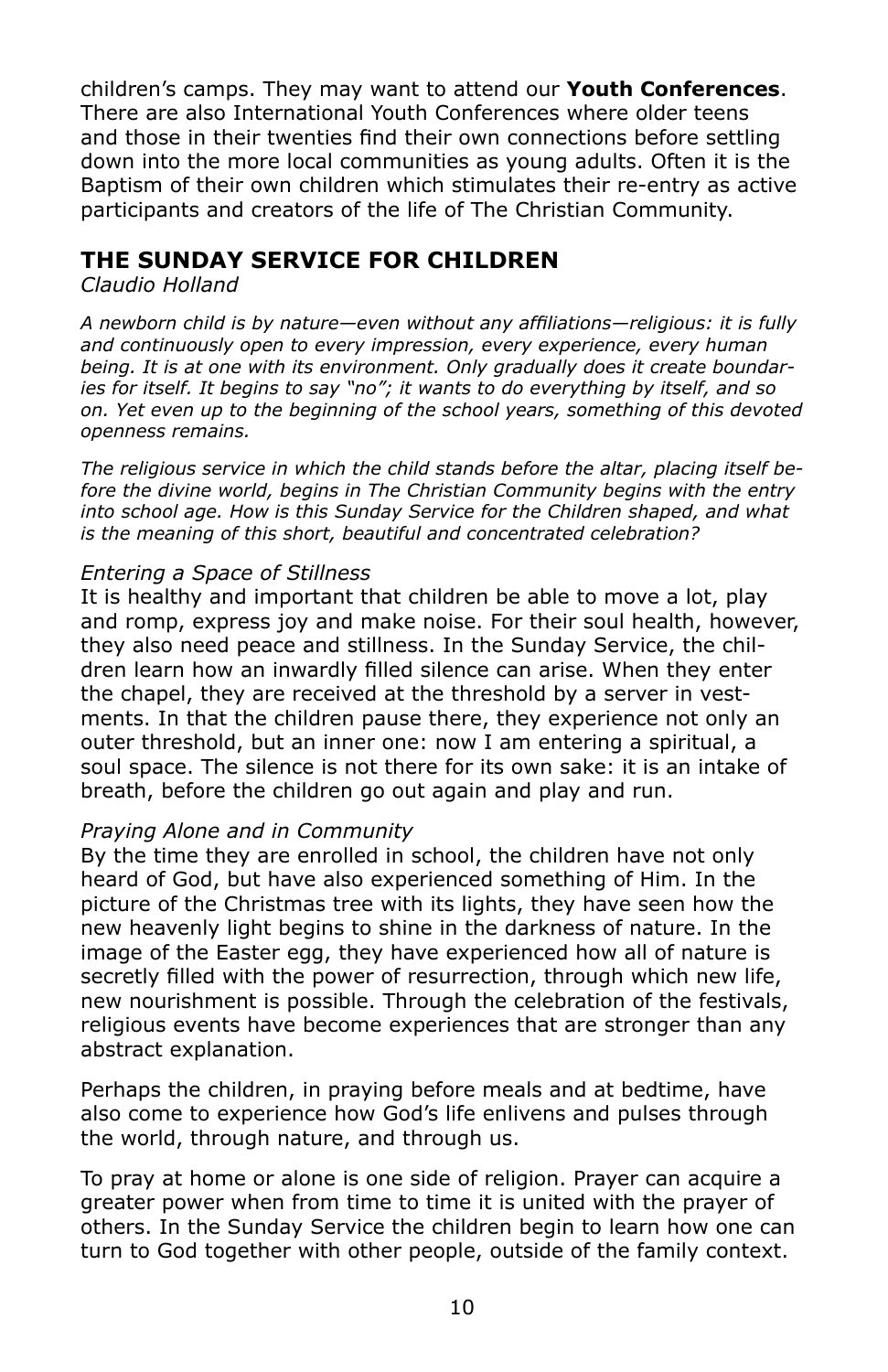## *Christ, the Spirit of God that Permeates Nature with Life.*

When the children come to the Sunday Service, they encounter something familiar in a new way. They already have a connection to God; they already have perceived Him, more or less unconsciously, in the environment, in nature, in human beings, in their parents.

In the Sunday service they find this experience again. They hear of the "Spirit of God" who in stone, plant and animal is just as living and potent as in all human beings. But now He becomes a "Thou", a companion. Above the altar is a picture of the Resurrected One, the human countenance of God's Spirit, toward which the priest gestures. The children stand before the altar and pray together with the priest, raising



themselves inwardly to this Spirit of God.

## *Dying and New Life—the Child's Relationship to Death*

Christ appears in the Sunday Service for the Children not only as the God who fills the world of the living, but also as the loving mediator between Life and Death.

The children, who until puberty still have a relationship to heaven that can be taken for granted, also have a different relationship to dying than adults do. If death is not otherwise brought to them differently from outside, children do not experience death as threatening, but rather as a transition into the trusted world in which they existed before they were born.

Thus Christ's painful death on the cross is not mentioned in the Sunday Service, and is first addressed with the Confirmation. Rather Christ is spoken of as He who leads all living things into death so that they can find new life; and all that is not living He leads to life so that it can find entrance into the divine world. In the Sunday Service, death and dying are addressed in a form appropriate for children.

### *Christ, the Teacher of Human Love*

Love is described to the children as the central power of Christ, who works in every human relationship. Love makes all learning, all life, all work possible. Lao-tse said that duty without love creates ill humor. As it says in the Sunday Service, without love, human existence becomes 'desolate and empty'—a fact we can all experience. It is also shown, however, that the love of human beings toward one another enlivens all human work. Christ Himself is the 'teacher of the love of man'. *I Will Seek Him.*

The children are not just the audience for the celebration, but are also